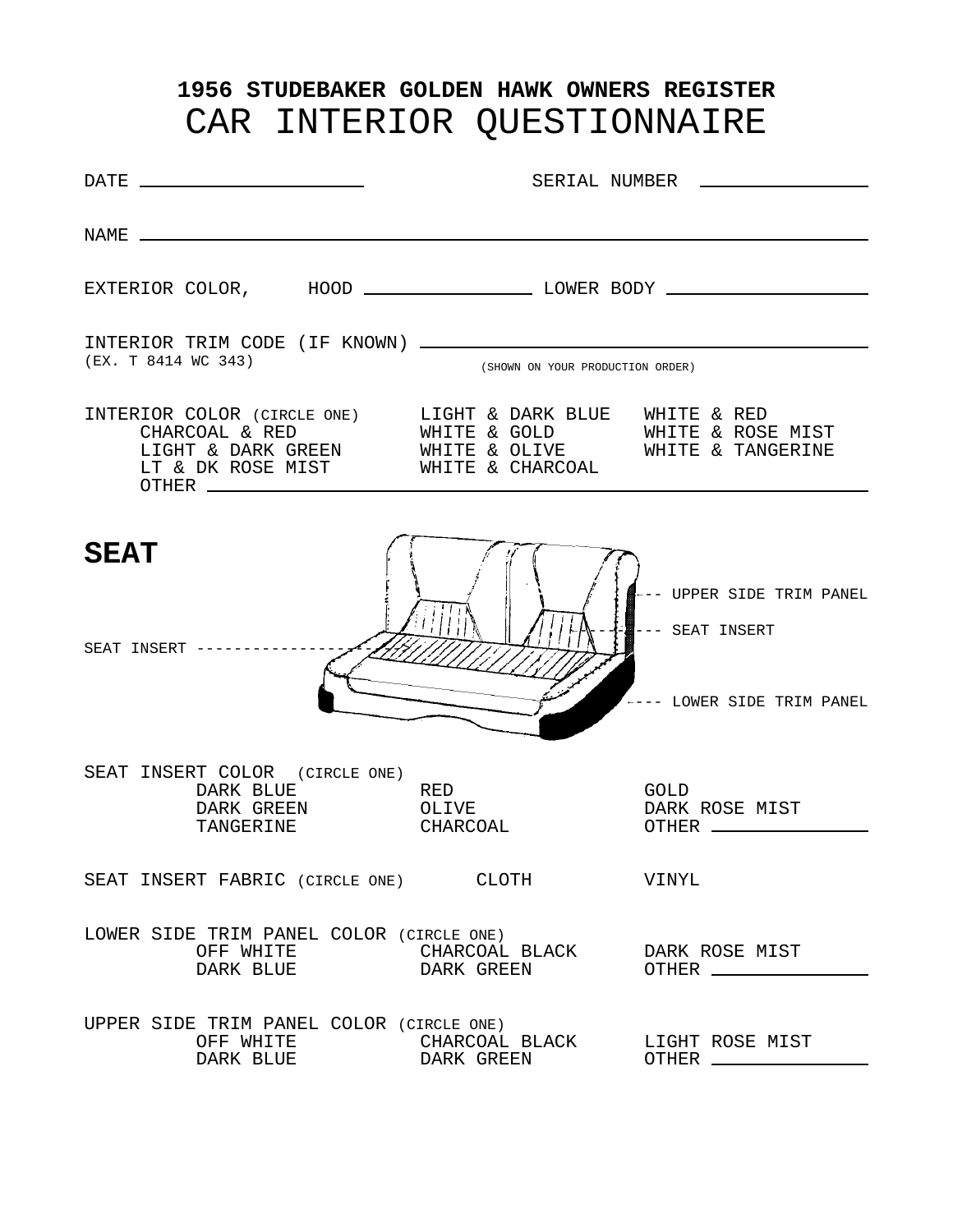| <b>SIDE PANELS</b>     |                                                                                                                                                                                                   |                         |                             |
|------------------------|---------------------------------------------------------------------------------------------------------------------------------------------------------------------------------------------------|-------------------------|-----------------------------|
| UPPER SECTION------->. |                                                                                                                                                                                                   |                         |                             |
| MYLAR PATTERN ------>  |                                                                                                                                                                                                   |                         | <------ MYLAR PATTERN       |
|                        | CENTER SECTION --------->                                                                                                                                                                         |                         |                             |
|                        | LOWER SECTION ---------->REAR SECTION DOOR PANEL                                                                                                                                                  |                         | 1- KICK PAD                 |
|                        |                                                                                                                                                                                                   |                         |                             |
|                        |                                                                                                                                                                                                   |                         |                             |
|                        |                                                                                                                                                                                                   |                         |                             |
|                        | KICK PAD COLOR (CIRCLE ONE)<br>CHARCOAL BLACK DARK BLUE<br>DARK ROSE MIST                  ROMANY RED<br>OLIVE GREEN DARK               TANGERINE                                                 |                         | DARK GREEN<br>GOLD          |
|                        | REAR SEAT BACK SHELF COLOR (BETWEEN THE SEAT BACK AND THE REAR WINDOW)<br>BLACK<br>DARK OLIVE GREEN TANGERINE OTHER THE COLLUMENT OF SAFETY OF TANGERINE OF THE RULE OF THE SET OF THE SET OF THE |                         |                             |
|                        | DASH BOARD VINYL SAFETY PAD COLOR CHARCOAL BLACK OTHER __________                                                                                                                                 |                         |                             |
|                        | DASH LINER COLOR (UNDER DASHBOARD, ABOVE CARPET)<br>CHARCOAL BLACK DARK BLUE<br>DARK ROSE MIST OTHER _____________                                                                                |                         | DARK GREEN                  |
| CARPET COLOR           | DARK ROSE MIST OTHER                                                                                                                                                                              |                         |                             |
|                        | AUTOMATIC TRANSMISSION INSPECTION HOLE COVER COLOR (CIRCLE ONE)<br>BLACK DARK BLUE DARK GREEN ROSE MIST OTHER                                                                                     |                         |                             |
|                        | HEADLINER & BOWS COLOR (CIRCLE ONE)<br>CHARCOAL BLACK LIGHT BLUE LIGHT GREEN<br>LIGHT ROSE MIST WHITE                                                                                             |                         |                             |
|                        | SUNVISOR COLOR (CIRCLE ONE)<br>CHARCOAL<br>LIGHT ROSE MIST                                                                                                                                        | LIGHT BLUE<br>OFF WHITE | LIGHT GREEN<br>OTHER ______ |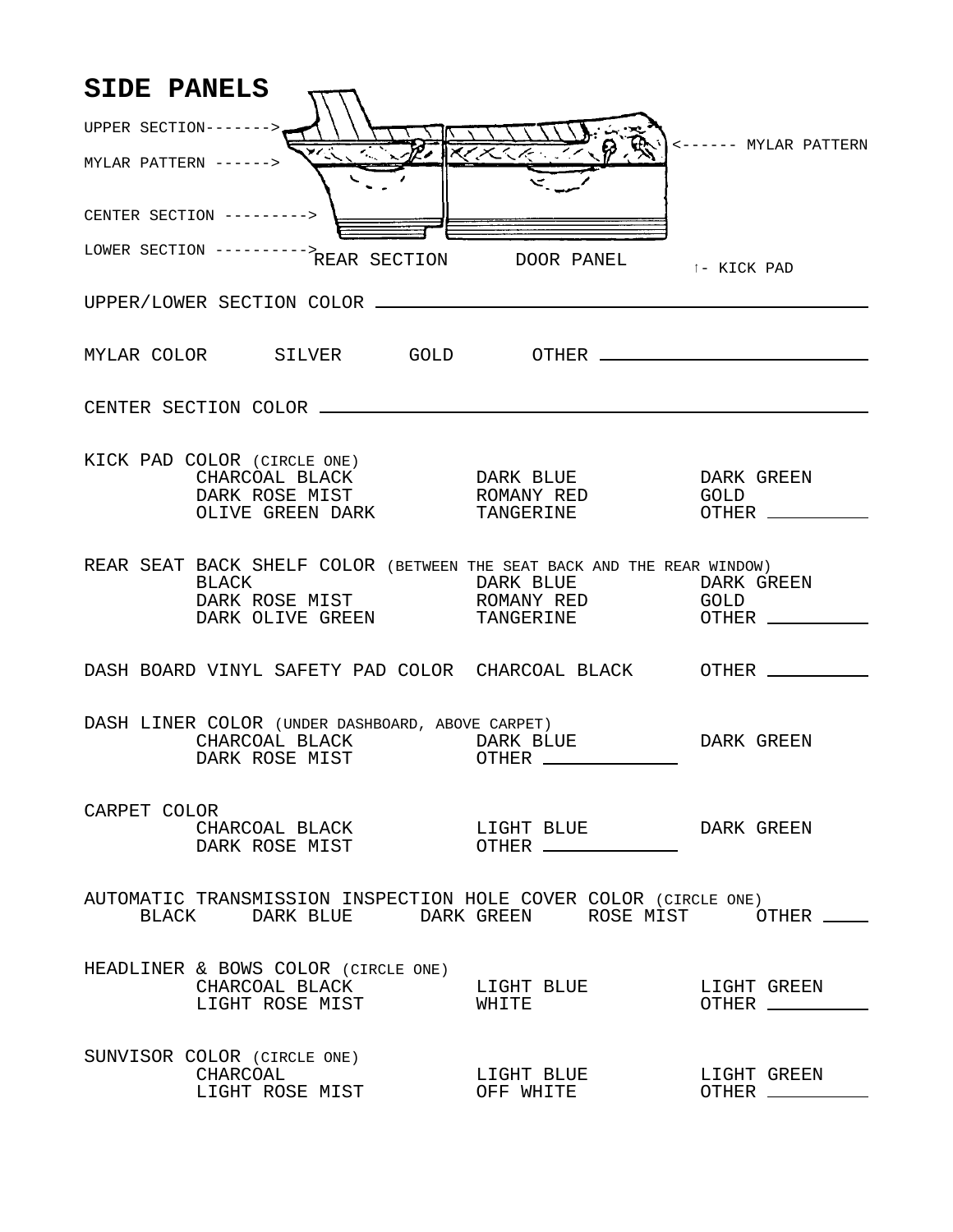# **56J ONLY THE PERIODIC NEWSLETTER OF THE**

**1956 STUDEBAKER GOLDEN HAWK OWNERS REGISTER** 

**1996, 1997 Old Cars Weekly Golden Quill Award Winner**

| 031           | 1989                       | 1998           |
|---------------|----------------------------|----------------|
| <b>NUMBER</b> | <b>ESTABLISHED JANUARY</b> | <b>OCTOBER</b> |

#### **ANOTHER ONE TURNS UP 56J from December, 1973 Turning Wheels list is on our register**

Vince Habel of Columbia PA was keeping a roster of all 1956-58 Golden Hawk owners. A list of those who had registered with him was printed in the December 1973 issue of Turning Wheels. That issue featured the 1956 Golden Hawks. I was always interested in trying to find out what happened to all the 1956 Golden Hawks listed. Although 19 names were listed, only 13 serial or body numbers appeared. A few of the cars have been located and their stories are described below:

6030179 was owned by David H. Walker of Chester, SC. The list showed David as owning 2 cars, but no serial numbers were shown. When David (of Chesnee SC) registered with our group, he stated that he owned his car, 6030179, for 25 years. I assumed that this was one of the two cars. David owns another 1956 Golden Hawk plus the chassis from one more. Perhaps one of these is the other car from the 1973 TW list.

6030751 was owned by James C. Maxey (shown as Marey on the 1973 list). In May 1998, member Jimmie Facklam of Lenexa KS stated that this car is now owned by one Charlie Laningham of Shawnee KS. I haven't heard from Charlie.

6031427 was owned by K. V. Smith of Winston-Salem NC. Kay still owns this car.

6031949 was owned by C. Edwin Lewis of Hagerman NM. Myron McDonald of Aurora MO reported purchasing this car in 1989 or 1990. He restored it, put it in a mall show and sold it immediately to Elmer Johnson of Bozeman MT. Elmer still owns this car.

6032691 was owned by Ronald D. Johnson of Rockford IL. Ron still owns this car.

6033090 was owned by James S. Hopper Jr. of Gastonia NC. Member Bob Edwards of Jacksonville FL purchased this car in the middle to late 1970s and is the current owner.

The last two cars are listed out of sequence from the rest because they are interesting stories.

6030754 was owned by Michael M. Elling of Huntsville AL. In 1989 Ron Meyer of Benton AR reported that he had bought the car from Michael in 1978. When Ron joined our group in October 1989, he wrote, "I purchased it from Mike Elling in 1978, trailered it home, put it in the pasture and there it sits today." This would be Ron's only correspondence with me.

Ron is the one who wrote the article in that 12/73 TW issue, "56 Golden: A Beautiful Beast Whose Temperament Matched its Questionable Heritage". He also drew the cartoon showing several mechanics trying to shoehorn the big Skypower 352 V-8 into the Golden Hawk's engine compartment. In late 1993, Ron's newsletter #017 was returned, marked "no longer at this address". He, and the car, simply disappeared. I don't have an SDC Roster for 1990-1991, but he was not listed in the SDC roster for 1992-1993. What is strange is the fact that Ron's name is still listed as a guest writer on page 3 of every issue of Turning wheels.



FROM TURNING WHEELS, DECEMBER 1973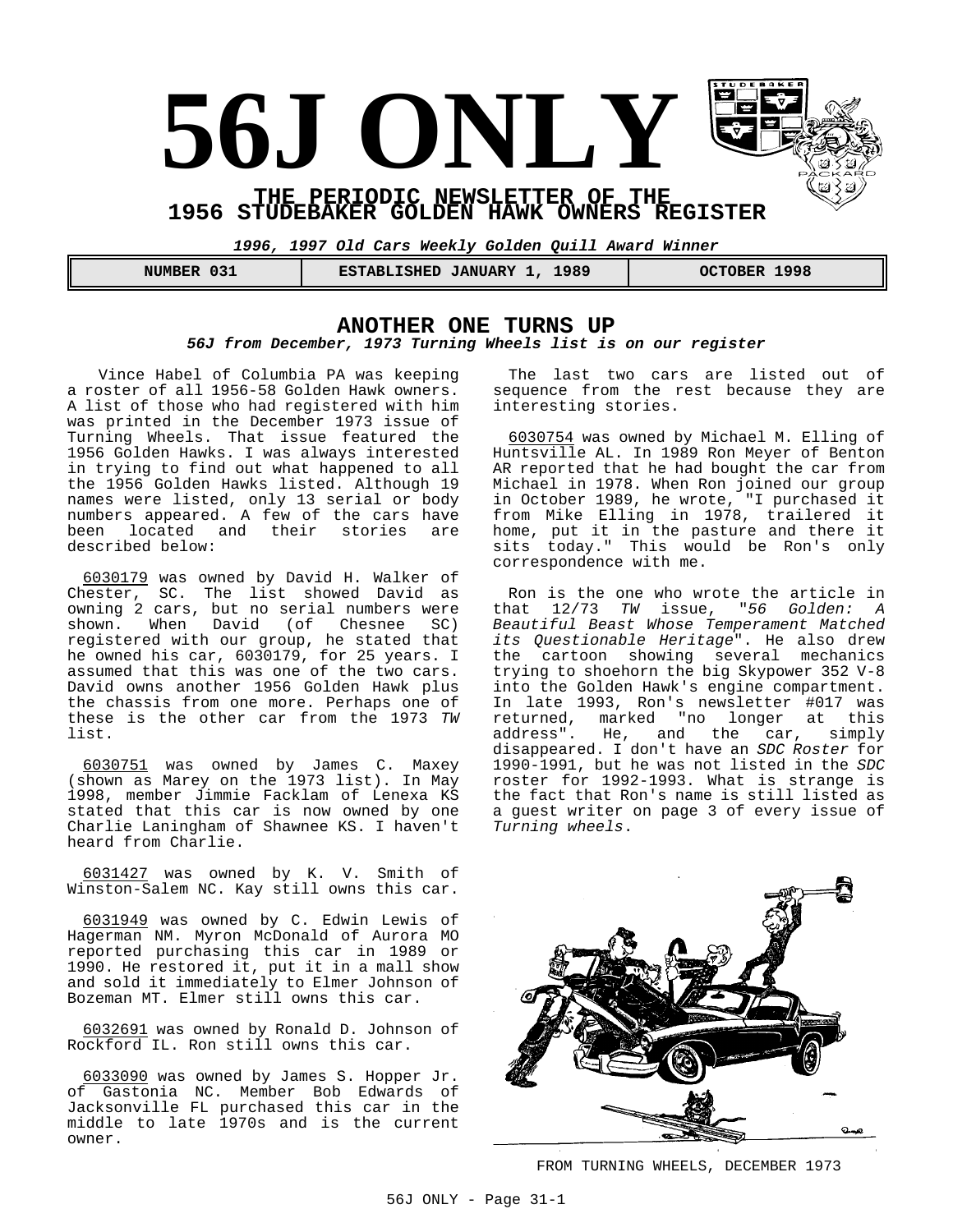6031897 was owned by Jimmy Bowman of Abilene TX. I've saved this one for last because it is the most interesting story and is the one suggested by the title of this article.

Someone who identified himself only as Gene, called from Texas in 1992 and said he owned this car. He promised to write with the information, but I never heard from him again. When someone reports a car to me, I enter the serial number information in my computer records. If I don't hear from the owner, or don't get his name, and/or he consequently doesn't join our group, I mark the car's whereabouts as Unknown.

In November 1997, Jimmie Facklam of Lenexa KS told me that he sold one of his cars to Phillip Cobb of New Braunfels TX. I wrote to Phillip and he joined our group in February 1998. Later, Phillip wrote that someone named Billy Clark of San Antonio had purchased a 1956 Golden Hawk in March 1998 at a classic car auction in New Braunfels. I wrote to Billy and received a reply from Jack Nordstrom. Jack reported the car's serial number as 6031897.

Billy Clark apparently had sold the car to Billy Wilson who, in turn, sold it to Jack around May 1998. Billy Wilson had indicated, to Jack, that the car had been cosmetically restored by a museum in Texas. The car appears to have been in Texas all this time.

The remaining cars from that December 1973 article have not turned up. Below, I've listed the other names and serial numbers (if they were shown) of the remaining owners from that 1973 article.

| Joseph E. Birkel, Pennsylvania, | No serial |
|---------------------------------|-----------|
| R. B. Kapteyn, Illinois,        | No serial |
| Thomas Carter, North Carolins   | No serial |
| Andrew Katrinecz, Pennsylvania  | No serial |
| Harry Schesmuk, Washington      | No serial |
| Stephen M. Davidson, New York   | 6030764   |
| Nancy & Joe Bacon, Indiana      | 6031675   |
| Gene P. Searcy, Saskatchewan    | 6031899   |
| Stephen M. Davidson, New York   | 6032080   |
| Herbert P. Read, Indiana        | 6032411   |
| David L. Thomas, Illinois       | 6032933   |
| Tommy L. Gibilisco, California  | 6800513   |

About a year ago, Richard Quinn reported that Herb Reed (Indiana) owned a 1956 Golden Hawk. It is quite possibly the one listed above, 3rd from the bottom. I wrote to Herb but, as so often happens, I never received a reply.

If anyone knows the disposition of any of the cars from the 1973 Turning Wheels list, or has any information on Ron Meyer and his car, please drop me a note.

I would also appreciate having the serial number for any 1956 Golden Hawks that you happen to locate.

#### **MEMBERS DROPPED**

**Many members seem to have either vanished or lost interest**

Over the past year, I have had to drop 37 members who did not respond to my repeated attempts to verify their address and car ownership.

Since there are no yearly dues renewals for our club, I do not hear from many owners for several years. Others have moved and left no forwarding address. I have been sending address verification requests to all owners who haven't been heard from in at least four years.

I make two attempts over a four month period. After that time, I have no choice but to drop them from the register. I have no way of knowing if they are receiving the newsletter. I have listed the members who have been dropped and the last time I heard from them.

#### LAST NAME - CITY-STATE 1991 CHARLES L. ADAMS - REDDING, CALIFORNIA 1989 LANNY BERG - CALDWELL, IDAHO 1996 TOM BORDERS - DAYTON, OHIO 1995 DONALD BUCKLAND - KELOWNA B C 1990 TOM & JOE BULAR - EIGHTY FOUR PA 1992 KEN FALKENBERRY - PHOENIX, ARIZONA 1993 ROBERT FITCH - MALIBU, CALIFORNIA 1993 SHAN GAILEY - BARTLESVILLE, OKLAHOMA 1997 MIKE D. GARDNER - BURNSVILLE, MINN 1996 JOHN P. GARIS - GRANGER, INDIANA 1992 PHIL HAMMOND - BALTIMORE, MARYLAND 1991 LLOYD A. JAMES - NEW CANEY, TEXAS 1994 ROBIN LAYCOCK - CASTLEGAR, B. C. 1993 TONY MACCHIA - SAN ANTONIO, TEXAS 1993 TOM MANN - RAVENNA, OHIO 1993 GEORGE B. MARTIN - ROCK ISLAND, IL 1994 ROBERT METCALF -RANCHO CORDOVA, CALIF 1991 RON MEYER - BENTON, ARKANSAS 1993 LAWRENCE MILLER - GARDEN CITY, KANSAS 1992 ARTHUR H. MOLLISON - SAN MATED, CA 1991 DONNA MULHOLLAND - BECKET, MASS 1989 GARY OAKLEY - LUBBOCK, TEXAS 1993 TERRY PAAP - CHARLESTON, ILLINOIS 1993 GEORGE B. PETERSEN - SPRINGDALE, AK 1993 CARL E. SAYRE - GALT, CALIFORNIA 1993 CLAUDE E. SEVON - BEND, OREGON 1990 RICK SOLBERG - ANCHORAGE, ALASKA 1996 LAWRENCE STEWART - HARTFORD, IOWA 1993 GEORGE STREPKA - TINLEY PARK, ILLINOIS 1989 JOHN WALLIS - STOCKTON, CALIFORNIA 1994 ROBERT W. WASHINGTON - BALLSTON LK, NY 1992 ED & DIANNA WEBB - CARSON CITY, NEVADA 1993 THOMAS R. WILLHAM - STRONGSVILLE, OHIO 1993 JOHN W. WILLIAMS - WILLIAMSPORT, OHIO 1991 GREG WILLIAMSON - TIJERAS, NEW MEXICO 1992 I. H. WILLIAMSON JR. - HENDERSON, NC 1994 BRUCE ZORN - NAPERVILLE ILLINOIS

If you know the whereabouts of anyone on the above list, and know that they still own their car, please ask them to get in touch with me. I will restore them to the roster if they contact me.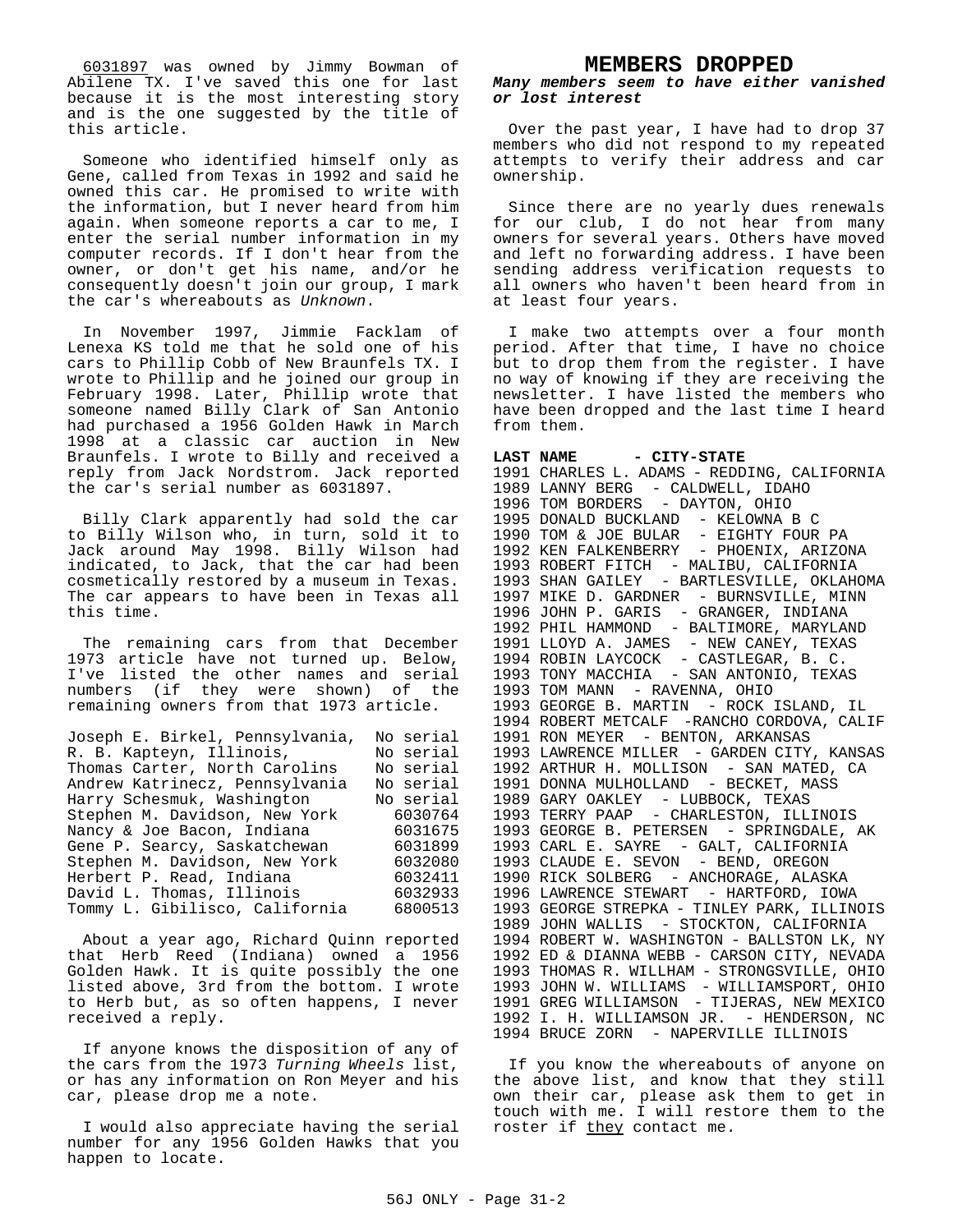#### **SHIFT INDICATOR DIAL**

#### **Member can make reproductions of hard to find item**

One reason for starting our club was because our cars had so many 56J ONLY items. These items only fit our cars. No



other Studebaker has our tail light housings, or our automatic transmission. Another item unique to our cars is the shift indicator dial. This fragile plastic item is used on cars equipped with the Ultramatic transmission.

 About two years ago, I mentioned to Dale Rossman of Holton, Michigan that not long after I purchased my car, I touched the shift dial and it fell apart in my hand. He stated that his wife Carole worked at a plastic company and that she could probably make one for me.

This past August, Carole sent me a shift selector indicator dial that she had just reproduced. Using the dial from their car, she made a mold and poured a new dial. The one she sent looks perfect.

Several members have asked about this item in the past, so I wrote to Carole to see if she would be willing to make more of them. Here is her reply:

I'm glad you were happy with the shift indicator. I would be happy to make some more. We know what it's like when you can't get the parts needed for your cars. I would have to charge \$20.00 each to cover the cost of materials. I would need to do them in two pours, which takes more time. If this sounds reasonable, let me know.

I wrote back to Carole and told her that I thought this was a fair price. I have put an ad for her in the For Sale section. This item has been in short supply for many years. If you need one, or just want a spare, now is the time.

#### **MORE NEWS ON HEADLINERS Not all headliners were created equal**

Most 1956 Golden Hawk interiors were a combination of White and another contrasting color. That contrasting



color was either Charcoal, Gold, Olive, Red, Rose Mist, or Tangerine. All cars with White as one of the interior colors seem to have the white headliner and bows.

Four interior color combinations did not include White as one of the colors. The four exceptions were Light & Dark Blue, Charcoal & Red, Light & Dark Green, and Light & Dark Rose Mist (Taupe).

Cars with these interior color combinations seem to have been equipped with headliners, bows, and sun visors that were matching Light Blue, Light Green, Light Rose, or Charcoal.

One of my cars is the Mocha/Doeskin combination with the Light & Dark Rose Mist interior. This is identified as Trim 8417 RO. This car has the Light Rose Mist headliner, bows, and sun visors.

My second car is the Mocha/Snowcap White combination with the all vinyl White & Rose Mist interior, trim code 8448 WRO. The headliner, bows, and sun visors on this car are white.

Member Terrell Goodspeed displayed his beautiful Mocha/Snowcap White Golden Hawk at the SDC International Meet in Austin TX last July. The headliner and bows on his car were Light Rose Mist. Although the exterior on his car was the same as my second Golden Hawk, the headliner and bows matched the color of my first car. The difference between our two Mocha/Snowcap White cars is that his has the Light & Dark Rose Mist interior, while the interior on mine is White & Rose Mist.

Member Joe Hall wrote to me in late July stating that the headliner and bows on his car are Light Blue. Joe's car is Airforce Blue/Snowcap White with the Light Blue & Dark Blue interior trim code 8415 BL. He stated that both the bows and headliner were Light Blue.

Member Luther Jackson's car is Seaside Green/Snowcap White with Light Green & Dark Green interior trim code 8442 GRN. The bows and headliner are Light Green.

Member Bob Edwards owns a Midnight Black car with Charcoal & Red interior trim code 8447 CR Vinyl. Bob told me that the headliner was redone before he bought the car. It is now a black (charcoal), vinyl and there are no bows. I felt that perhaps whoever did the interior followed the color scheme, but simply changed the fabric.

This would make sense. Although I've never seen any information regarding the headliner, a check of the parts manual reveals that all the sun visors were either Off White, Light Blue, Light Green, Light Rose Mist, or Charcoal. It would follow that the last four sun visor colors would match the headliner and bows.

A search of my records revealed that four of our member's cars originally came equipped with the Charcoal & Red interior. I wrote to Dwayne Jacobson, Tom Snyder, Richard Hackerd, and Edmund Smeltz asking them about the interior, headliner and bows on their cars. Three letters arrived about a week later, all on the same day. Here are their responses: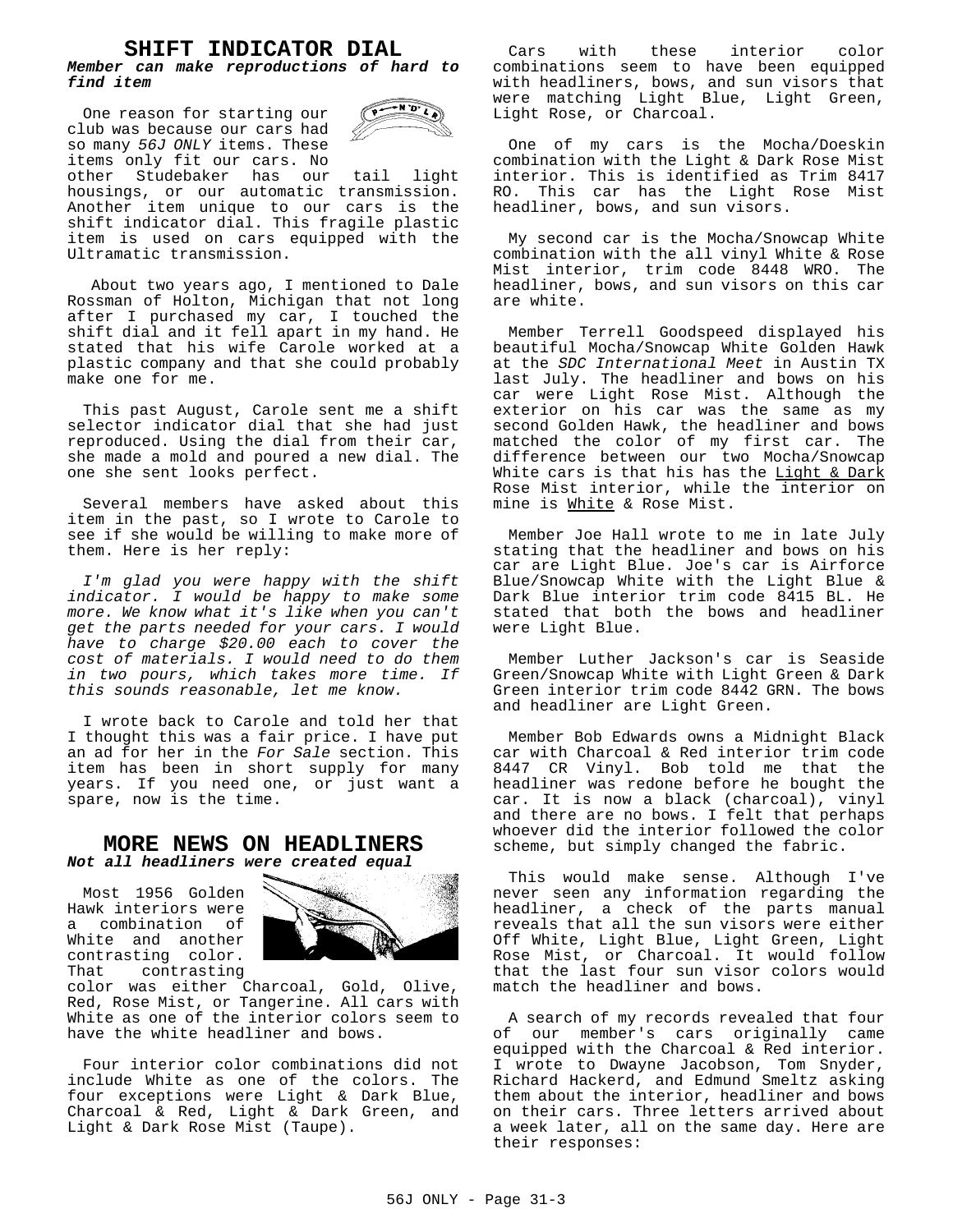Tom Snyder: My 56, when I bought it in 1970, had black and crimson seats (Charcoal & Red?). From the condition of the vinyl, I am sure it was original. The headliner was faded black. It was in such poor shape and sagged, it had to be the original.

Richard Hackerd: I received your inquiry on the headliner bow colors. Mine looked pretty much original to the car when I took them off the vehicle to do some repairs. The headliner was a flat black color and the bows were a glossy charcoal gray color.

Dwayne Jacobson: The headliner on my car was brush painted white. The bows are a dark grey, almost black plastic. I hope this helps.

I think there is a good chance that the cars with the Charcoal and Red interior, came with a Charcoal headliner, bows, and sun visors.

I have attached an extra page with this newsletter with questions on various parts of your car's interior. I know many of you have interiors that were modified, but perhaps you have some old pictures of your interior which would help. I hope you will fill it out and return it to me as soon as possible. If I get enough information, I'll print the results in the next issue.

#### **LOWER SEAT PANELS Members' help is needed to identify colors.**

The lower side trim vinyl covered panel located on each side of the front seat came in five colors. Just like the headliner, Off White or Charcoal were probably used on most of the cars. The other three colors were Dark Blue, Dark Green, and Dark Rose Mist.

One of my cars has the Light & Dark Rose Mist interior. The lower side trim panel is Dark Rose Mist. The other car has the White and Rose Mist interior. On this car, the lower side trim panel is White. I would guess that the color on the lower side trim panel might also depend on whether the interior had the cloth inserts or the all vinyl seats.

The question of the panel color was<br>brought up by brought up member Doug Jackman of Muscatine, Iowa. Doug had changed his White & Charcoal (trim code 8414 WC) interior to White & Red



LOWER SIDE PANEL \_\_\_<sup>1</sup>

(trim code 8445 WRD). He stated that the lower panels were Charcoal Black. He asked if the panels on cars with the White & Red interior were Red or White. The parts catalog only lists the five colors

described above and Red is not one of them. Therefore, we concluded that the panels should be White.

The attached questionnaire has a section dealing with this. Please fill it out and return it to me as soon as possible.

#### **FAN BLADE ASSEMBLY**

| CRACKS AND BREAKAGE - 56J MODELS  |         |           |
|-----------------------------------|---------|-----------|
| <i>Service Bulletin addresses</i> |         | problem   |
| discussed by Brent Hagen          |         |           |
| Service Bulletin                  | No. 316 | July 1956 |

Some fan breakage has been experienced on th 56J models because of cracks developing at the rivets. A new fan, constructed of heavier 15 gauge instead of 14, and with blades held to the hub by 8 rivets instead of 4, has been released. The new Fan Blade Assembly, Part No. 1542138-P entered production with Serial No. 6033140.

If unusual fan vibration or noise is encountered on the 56J models check the condition of the fan blades. If there is any evidence of cracks extending from the rivets, replace the assembly. The Parts Depot will stock only the latest assembly Part No. 1542138-P and will substitute for Part No. 1540160-P.

## **THE MAILBAG**

Letters are always welcome. If you need help or can offer advice,<br>share it with the share it with the membership.



(Edited as required.)

#### **BRENT HAGEN PORTLAND OREGON** May 25, 1998

I am disassembling my 56J engine to replace the head gaskets. In the process I have been cleaning and repainting parts. After sandblasting the fan blade, I discovered 4 cracks - two on either side. They appear to go from the rivet to the center hole.

I was warned before to check the fan blade by member Bob Paquote of Lebanon OR. He lost his 56J fan blade through the engine hood a few years ago.

#### **CLAES ANTONSSON GOTHENBURG SWEDEN** July 4, 1998

First of all I want to thank you for the great hospitality you showed me, my wife and my friends during our vacation in Florida in the beginning of February. It was so nice to meet you and the opportunity to see a complete GH and take some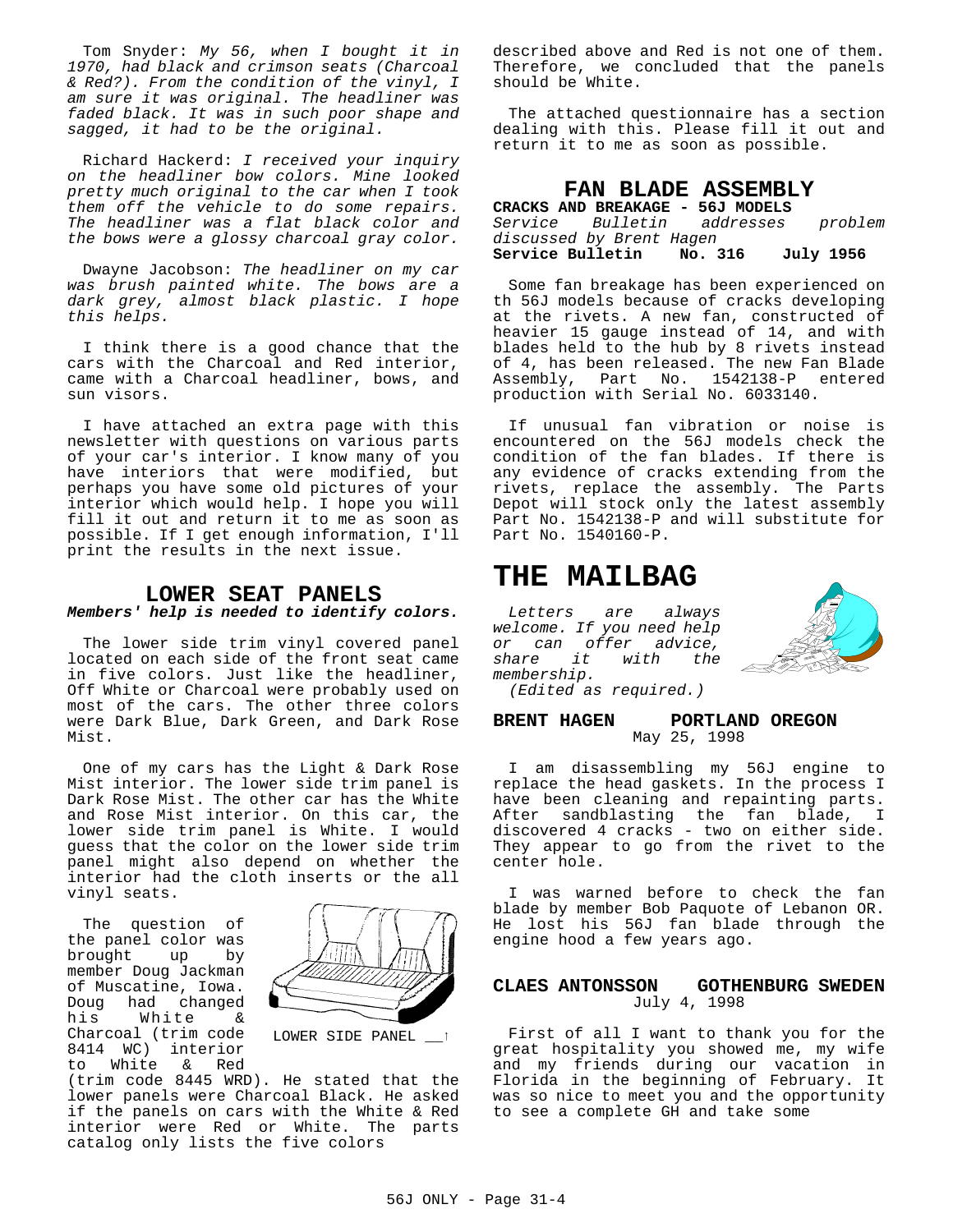photographs was too great help in my restoring work.

Finally I have done it. "The pile of car parts" that I told you about in my first letter has become a GH. Yes, it's rolling again. It was a great feeling pressing the pedal to the metal and have the experience of a horse kick in the back.



Everything is running smooth except the tachometer. It was not functioning. The sender unit and the tachometer are new and as I see it, NOS. I took the sender unit apart and cleaned the conductor from oxide with fine grade sandpaper. Since then it works intermittent, mostly in the low register. Since I don't know how the tach is operating, there are 3 brushes connected to the harness going to the tachometer, I don't know what to look for. I have the installation description but it says nothing about that. If you have any idea, please tell me.

I've discovered one more GH here in Sweden. It's # 6031269, owned by Rolf Wahlstroem, Prastgardsmossen, S-130 40, Djurhamn, Sweden. He wants to be a member of our party, and I've sent him the first XX issues of your newsletter as I got them from Ali Drimmer when I bought the car.

Rolf's car is complete but needs restoration before he can take it out on the road again. I'll try to encourage him as much as I can.

This letter will be continued.

NOTE: When Claes, wife Bibbi, and friends Arustein & Lena visited last February, he said he would have his car finished by July. He is a man of his word. Good work. After receiving Claes' letter, I wrote to Rolf. So far, I haven't gotten a reply.

#### **JOE HALL 29 PALMS CALIFORNIA** July 22, 1998

Just a few lines to say hello and catch up with fellow 56J owners. Sorry we missed you folks at the dinner in Austin. Maybe next year in South Dakota we can do something bigger and better (and more organized).

We really enjoyed the trip, got comments on the car from folks everywhere (fellow 56J owners can identify, I'm sure). My pregnant wife had a great time, but I don't think we passed up a single rest stop (ha).

We drove over 2,600 miles (going and coming); average speed was 70-75 MPH, used the air conditioner (AC) about 75% of the time, and averaged 21.1 MPG. Used one quart of oil (still breaking the engine in, about 5,500 miles on the rebuild now).

As for car troubles: I thought there was a gremlin in the carburetor, but it turned out to be a (very) bad tank of Texas gas, I also replaced a leaking AC drier in Texas.

I'm using "Mobile 1" synthetic oil (15w50 wt) in the 56J and my wife's 63 GT. No long term results yet to report. It's supposedly superior in resistance to high temp breakdown. It does NOT, as advertised, cause idle speed to increase due to less friction, nor the engine to run smoother, cooler, get better gas mileage, etc. I'll report more once I've used it a while.

Ed Means is right about Chrysler 318 lifters. Only the early ones will do. The specifics provided in "Hawkeye" issue #2 are correct. Luckily it's easy to tell the difference, just compare the cups in the pushrod end. Recommend taking one of the old ones to the parts store for comparison. Be sure to check all 16; I bought a set from NAPA, each was individually boxed, with part number, but about half of them turned out to be the wrong lifter (later type) in the right box.

In my last letter I mistakenly said front coil spring #526124 works best for me, I meant 526125 (heavy duty). 526124 is too weak, 526125 has held the front of my 56J (with power steering) up superbly now for over ten years, and continues to do so even with the A C installed (another 40-45 pounds). I removed them from another 56J with over 100k miles on it. I should have checked my notes closer, sorry about that.

The AC works great, now that I've installed a five core "L tube" radiator which I had made for \$400. Prior to that, I could only use the AC up to about 105° outside temp (just when it's needed most). Then, the engine would run too hot (220° and up). I live in the desert and temps of 110-120° are common so this had to be fixed.

Someone had a mocha/white exterior, and mocha/(light) rose interior 56J with an off-colored (mocha?) dashpad, and wanted to know if anyone else had an off colored dashpad. I had one with exactly the same interior/exterior but it had a black dashpad, though it had a rose headliner with matching bows. Also, 6032304 has sky blue/regal blue interior with sky blue overhead and matching bows as well. What I'm saying is; I don't know about all dashpads, but with the two exceptions above (not ALL came with white overhead and bows), anything's possible.

If you rebuild an engine and use one of the currently available reproduced gasket sets, all will go well EXCEPT the intake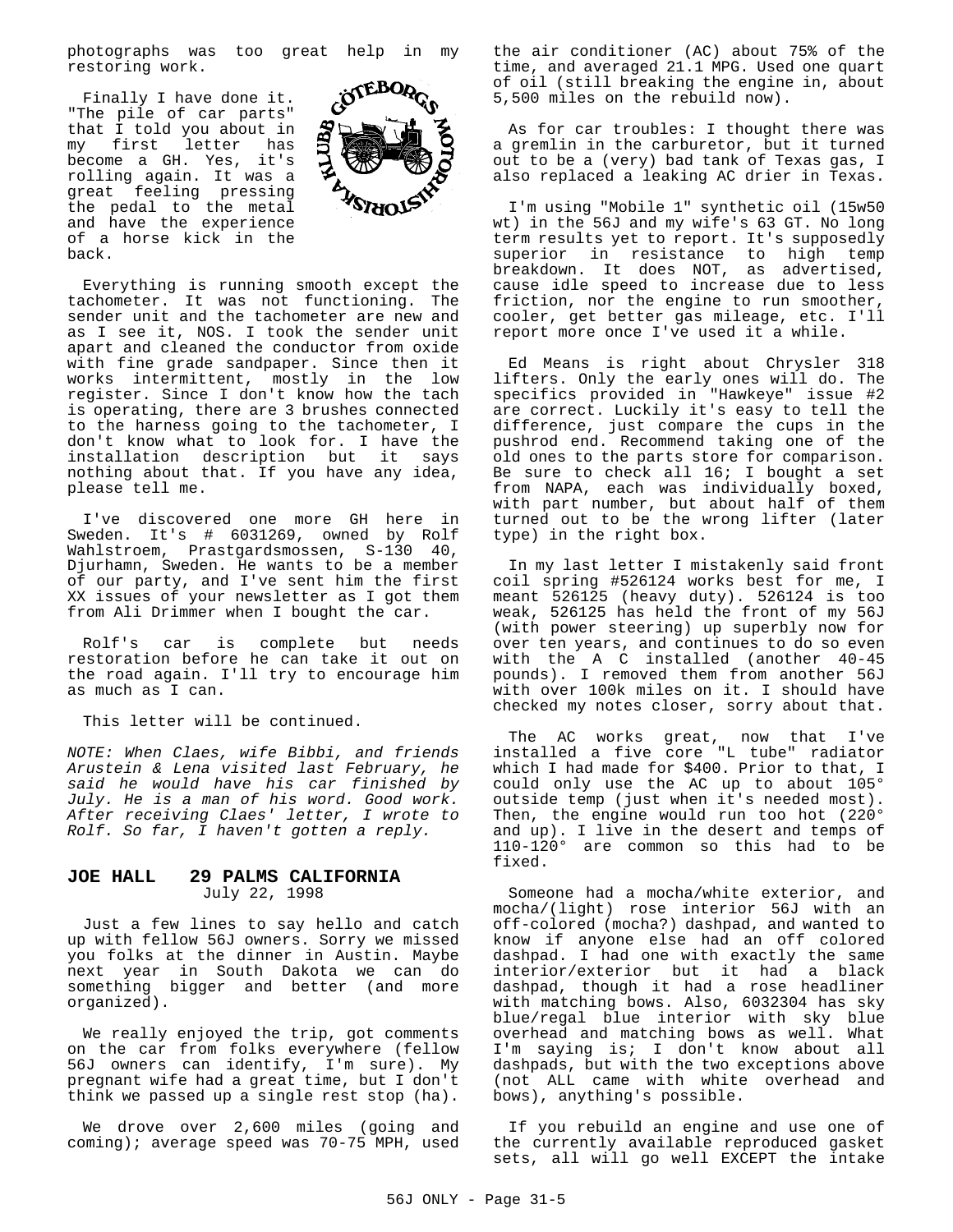and exhaust gaskets will only last 1500-2000 miles. They're cheaply made and blow through. The properly made NOS ones are the only way to go.

The pittman arm shaft seal fix I mentioned in the last letter only applies to power steering equipped cars.

The dual reservoir master cylinder mentioned in the (excellent) article in "56J Only" issue #18 is NAPA #36237. It fits many mid 60s-70s AMC products. I bought one and intend to install it someday.

I need parts # 533275P and 533328. They are the shift ears coming off the bottom of the steering post (power steering type) and connecting to the shift rods on the T85 OD tranny. If anyone can help, please give a call or drop a line: Ph 760-361-4009, Addr. 5873 Datura Ave, 29 Palms, Ca 92277.

#### **JIMMIE FACKLAM LENEXA, KANSAS** August 16, 1998

I have a question regarding a tachometer and wondered if you could come up with an answer. I have two complete 1956 Golden Hawk dashboards. I took a tachometer from one that is different than any I have ever seen before.

The face was identical, but it has a red hand at 5200 RPM's, a white one at 800 RPM's. The bottom of it has numbers, like mileage, but doesn't say what they're for.

I was wondering if this was original, was there maybe more than one type of tachometer. This one looks like it has always been in the car.

#### **BILL LADROGA S. DENNIS MA** September 10,1998

I think the fall season has come to the Cape early this year! It's been downright cool the past week or so. You can almost feel the maple leaves getting ready to turn color. We had a great summer season, but are anxious to return to Sarasota. Besides, I hear the plaintive call of my lonely Hawk telling me, "Come on down, I need to be driven!"

I've been in touch with René Harger about the rebuilding of my headliner and door panels. He'll have them ready by October when we return. Maybe I'll make the AACA show in Gulfport on November 14 after all.

I've also been thinking about something else: Lu and I are attending a convention at the Sheraton North Orlando in Maitland from 8 to 10 January 1999 and we're bound to have some free time but I don't have the schedule yet. What do you think of a "mini

reunion" of 56J owners in the area sometime during that weekend? Maybe we could all take our cars and get together for a Dutch treat dinner somewhere and swap stories? We'd drive our Hawk to Orlando from Sarasota. I don't have my 56J Only material with me here in Massachusetts, so I don't recall exactly how many owners might be interested, but it seems that it might be about five or so. What do you think?

We will be going to the Florida State Meet in late October. We already made our reservations at the Best Western. We will come in on Friday, stay overnight, and head back to Sarasota on Saturday evening.

We'll take the 56J even though I probably won't have the headliner and door panels in it. SDC people familiar with René, might be a little more forgiving than those at the AACA show in Gulfport.

(Editor's Note: Count me in on the mini reunion. I sent Bill a roster. In a subsequent note, he stated that he would work on it after his arrival in Florida.)

#### **HERE WE GROW AGAIN**

Please update your rosters as we welcome the following members. **If you move, please remember me when you send out your change of address forms.**

- 267 Jack Nordstrom 538 Admiral Benbow Rd Mc Queeney Texas 78123 830-560-2819
- 268 Jerry P. Harkey 1807 E. Mohawk Ct. Bloomfield Hills MI 48302 248-851-8295
- 269 Leonard Hull 5701 Clinton Rd. Jackson MI 49201 517-784-4571
- 270 Charles M. Phipps 521 wadlow Gap Rd.<br>Kingsport TN 37660 423-286-6015 Kingsport TN 37660

**NOTICE:** In lieu of dues, and to help keep my records correct, registration forms will be mailed out periodically to members who haven't been heard from for several years. If you receive one, please complete and mail it at once or you will be dropped from the mailing list.

### **56J ADVISORS GROUP**

**The following have offered to serve as points of contact if you need help with your car. Include a SASE when writing. I would also appreciate knowing the outcome of any discussions which I would then pass along in future issues.**



Gary Capwell, 1008 Alder N.E., Keizer, Oregon, 97303, 503-390-4588. General help.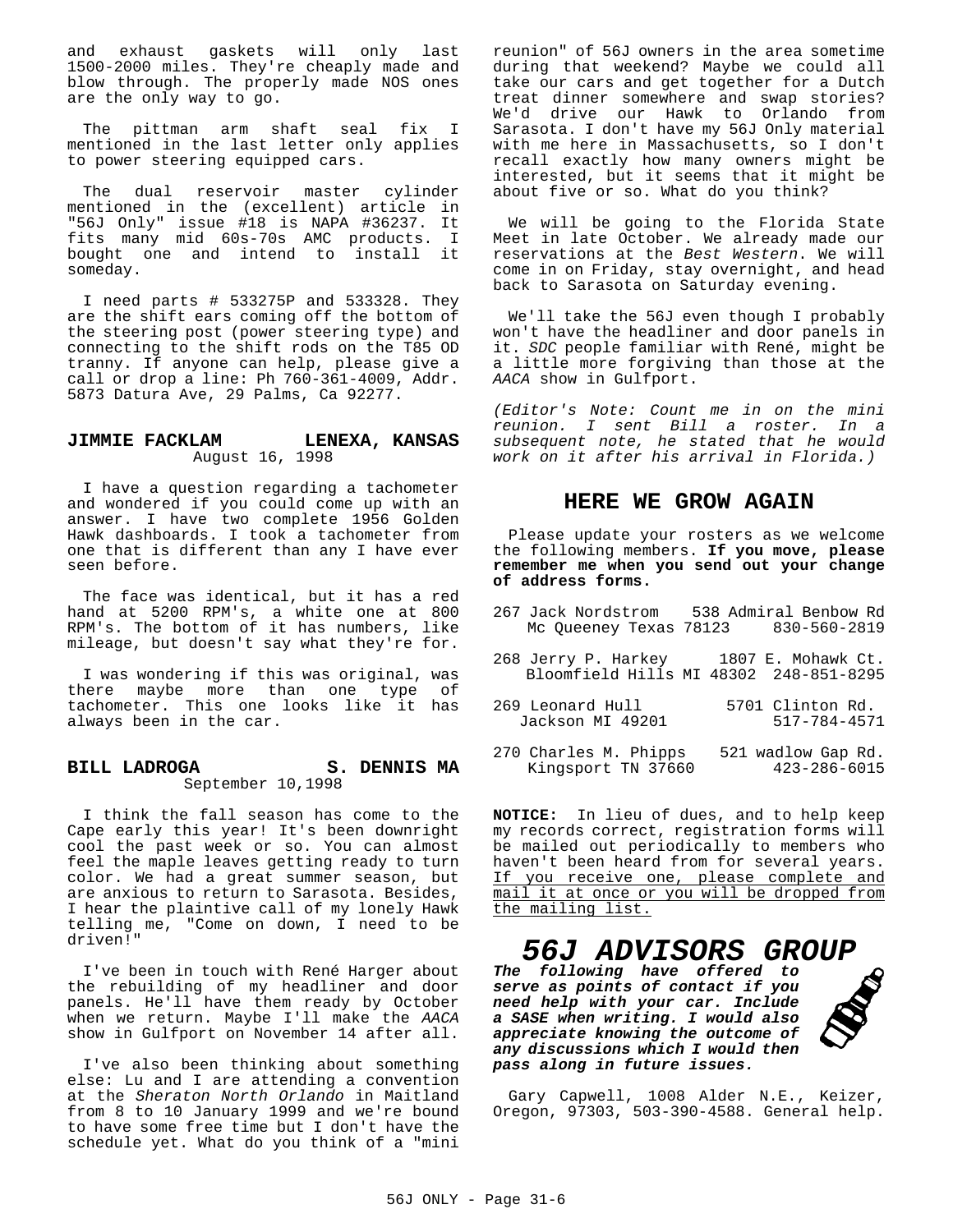Dick Dobson (member of The Florida Packard Club) North Ft. Myers, Florida, 941-731-9164. Ultramatic advice.

Joseph Hall, P.O. Box 1127, 29 Palms CA 92277, 760-361-4009. Performance, power train, suspension, safety upgrades.

George Shirley, RR 2 Box 247, Dieterich, Illinois 62424 217-739-2452. Car hauling (local?), general repairs, other services.

Bob & Doug Palmbach - Vogel Electric, 2312 P Street, Bakersfield CA 93301, 805- 323-1995. Electric generator, starter, motors (seat, window, fan, wiper), Any electrical advice or information is free of charge.



Due to our infrequent printing schedule, many ads may be quite old. The only way I know if an item is bought or sold is if one of the parties reports the transaction.

1956 Golden Hawk. 352 engine with 3 speed and OD. Solid body and good mechanical. \$7,500.00. Contact Tommy Goza 770-974-2088 or 917-9631.

**1956 Golden Hawk**, Manual/OD, PS, PB, 4.09 rear end, some extra parts, work started, needs restoration. This car was described in issue # 029, serious inquires only. George Shirley, RR 2 Box 247, Dieterich IL 62424, 217-739-2452.

**1956 Golden Hawk** with Chevy 350 engine and TH350 transmission, A/C, PS, \$7850. Barry Hackney, 17819 Frankton Way, Houston TX 77073-4215, 231-821-5534.

**1956 Golden Hawk** all original, trans leaking. The car is presently in British Columbia, but still has a Washington title. \$3900 U.S. Bill Newell, Box 3326, Blaine, Wa. 360-371-3621, or 6156 120A St, Surrey, B.C. V3X 2A2, 604-572-7685.

**Shift selector indicator**  $\begin{array}{c}\n\overbrace{p\rightarrow N\,D\,}\n\end{array}$ **dial part number 1539769**, This is a reproduction item from a new mold I made using an original dial as a model, \$21.00 includes shipping. Carole Rossman, 11256 Blue Lake Rd, Holton MI 49425-92729

**One 56J hood**, a set of tail fins, and a 352 V-8 for sale. I also need a lower door outer moulding and a lower interior door molding. Dwayne Jacobson, 1817 Miller Ct., Stevens Pt, WI 54481, 715-341-7671.

**PARTS**: 1956 trunk lid good condition \$300, original gasket set for 352 engine \$35, rear bumper \$20, total \$355 plus shipping and packaging. James McKnight, 11810 W. 65th St., Sapulpa Oklahoma 74066, 918-227-2539.

**FRAME** from a 1963 GT Hawk w/4.10 rear end, complete except brake drums, \$50.00. Also 2 GT Hawk front ends. John Gormican, 980 West McCormick Rd, Apopka FL 32703, 407-889-9252.

**NEW & USED** Studebaker & Packard parts. Mechanical, electrical, & trim. Large stock of Packard engine/transmission parts. Stephen Allen's Auto, 529 N. W. 58th Street, Gainesville Florida 32607, 352-472- 9369, For parts orders only 800-532-1236.

**THE PACKARD PAPERS**, for the Packard enthusiast, printed on antique letterpress, Packard Ivory paper with black printing. The Packard Papers, 288 Whitmore St., #211, Oakland CA 94611, 510-655-7398.

#### **WANTED**

Lower aluminum trim moldings above the rocker panels for driver side rear quarter and passenger side front fender. Stanley C. Krohn, 206-938-8204 (home), or send FAX to me at 206-938-2326.

I would like a 1956 Studebaker Golden Hawk in Doeskin/Mocha color, preferably totally restored. Jerry Barber, 810 Hudson Road, Greenville SC 29615. Call me during business hours at 888-292-0074 or during the evening and weekends at 888-288-7521.

Wanted: 1956 Golden Hawk, good condition with original engine and 3 speed overdrive transmission. Tom Aylward, 3722 Shady Lane, Sandusky Ohio 44870, 419-627-2904.

#### **A TIP FROM OLD CARS WEEKLY The following tip was submitted to OCW by Charles Ridge of Sullivan, Indiana.**

1. Put two teaspoons of hydrogen peroxide in each cell of your car battery. This will keep deposits off the plates and make the battery last longer. You will have to add it again over time, say, every six months, or so. The battery in my car is nine years old and in good shape.

2. The best way to cut the carbon and sludge out of a motor is with a product called "KREEN" made by Kano Laboratories, 1000 S. Thompson Ln., Nashville, TN 37211- 2627. It'll make your engine like new.

56J ONLY is the official publication of the 1956 Studebaker<br>Golden Hawk Owners Register (56JOR) and is distributed free<br>to members. The information contained in this newsletter is<br>true and complete to our best knowledge. A